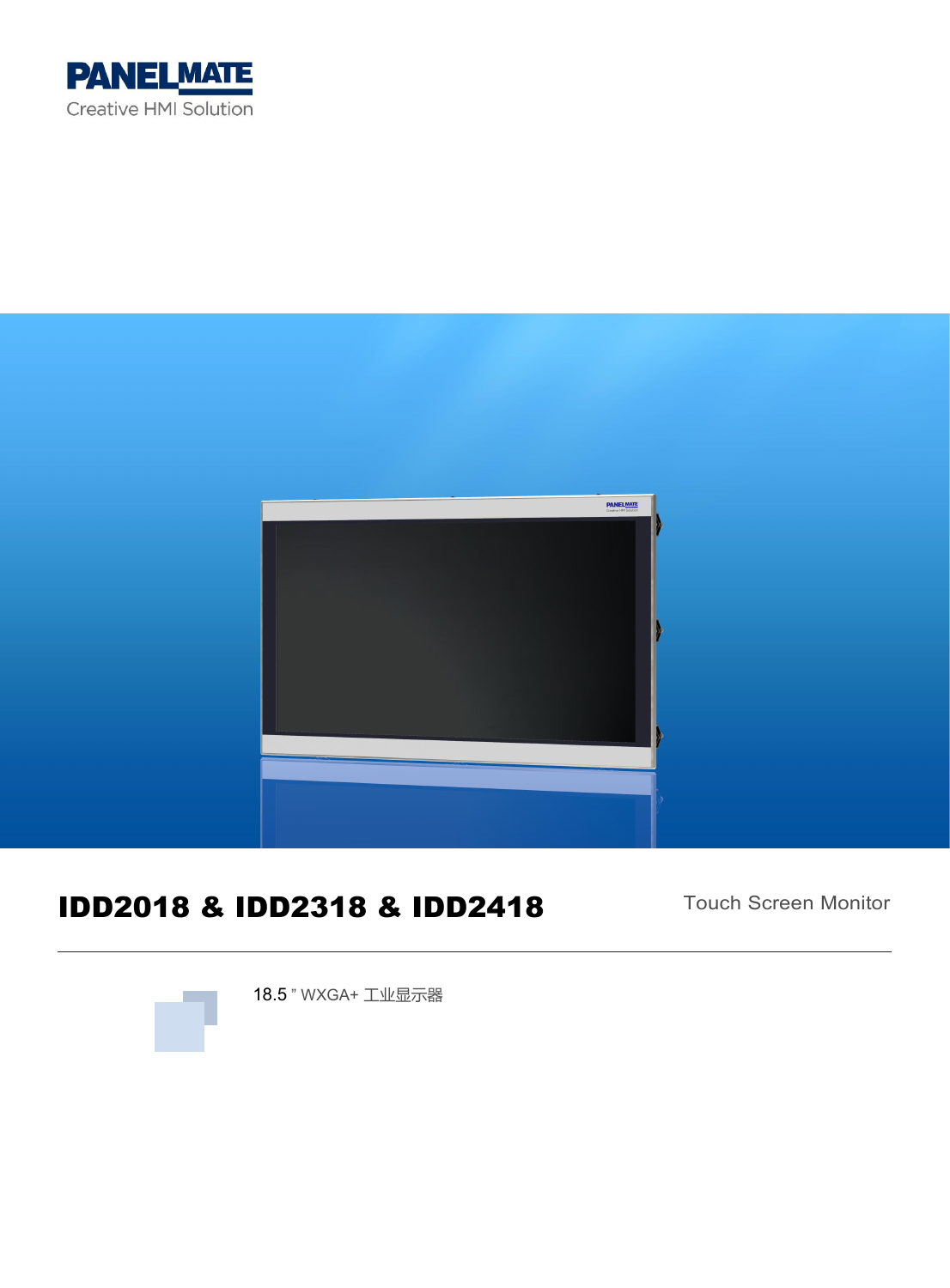#### **IDD2018 & IDD2318 & IDD2418**





### IDD2018 & IDD2318 & IDD2418



规格参数:

| 控制按钮<br>后面板OSD控制键,可调节对比度/亮度                                                           |
|---------------------------------------------------------------------------------------|
| 总体尺寸 (W x H x D)<br>462.4mm x 302.6mm x 53.7mm (18.20" x 11.91" x 2.11")              |
| 452mm x 292mm (17.80" x 11.50")<br>开孔尺寸 (W x H)                                       |
| 前面板: 铝镁合金, 阳极氧化涂层; 后盖: 钣金喷漆; 接地隔离保护<br>外壳                                             |
| 常规参数<br>安装方式<br>嵌入式、壁挂式、桌面式、VESA                                                      |
| 电源输入<br>插拔式端子: DC 24V                                                                 |
| <b>25W</b><br>功耗                                                                      |
| VGA & DVI & HDMI<br>显示接口                                                              |
| 4.2KG<br>净重                                                                           |
| 18.5" WXGA+ TFT<br>屏幕类型                                                               |
| 1366 x768<br>分辨率                                                                      |
| 最大色彩<br>16.7MB                                                                        |
| 409.8mm x 230.4mm (16.13" x 9.07")<br>显示区域 (W x H)                                    |
| <b>LED</b><br>背光<br>液晶屏                                                               |
| 30000hrs<br>背光MTBF (小时)                                                               |
| $0.3 \times 0.3$<br>像素间距                                                              |
| 250cd/m <sup>2</sup><br>亮度                                                            |
| 1000:1<br>对比度                                                                         |
| (L) 85/ (R) 85/ (U) 80/ (D) 80<br>视角                                                  |
| 触摸屏类型<br>单点电阻式触摸屏&多点电容式触摸屏&无触摸钢化玻璃                                                    |
| > 85%<br>透光率                                                                          |
| 控制器<br>USB接口<br>触摸屏                                                                   |
| Windows XP, Windows 7, Winows8, Windows 10, Linux, CE<br>驱动支持                         |
| 多点触摸<br>在Windows下可达10点                                                                |
| 表面硬度<br>莫氏硬度 7                                                                        |
| 工作温度<br>$0~50$ °C (32~122°F)                                                          |
| 存储温度<br>-20~60° C (-4~140°F)                                                          |
| 相对湿度<br>5~95% (无凝结)                                                                   |
| 环境参数<br>SSD applied: 1.5 Grms, IEC 60068-2-64, random, 5 ~ 500 Hz, 1 hr/axis<br>工作时振动 |
| 工作时冲击<br>SSD applied: 10 G, IEC 60068-2-64, 半正弦波, 持续11ms                              |
| <b>EMC</b><br>CE/FCC Class A                                                          |
| 防水<br>前面板达到IP65防护等级                                                                   |

**Touch Screen Monitor**